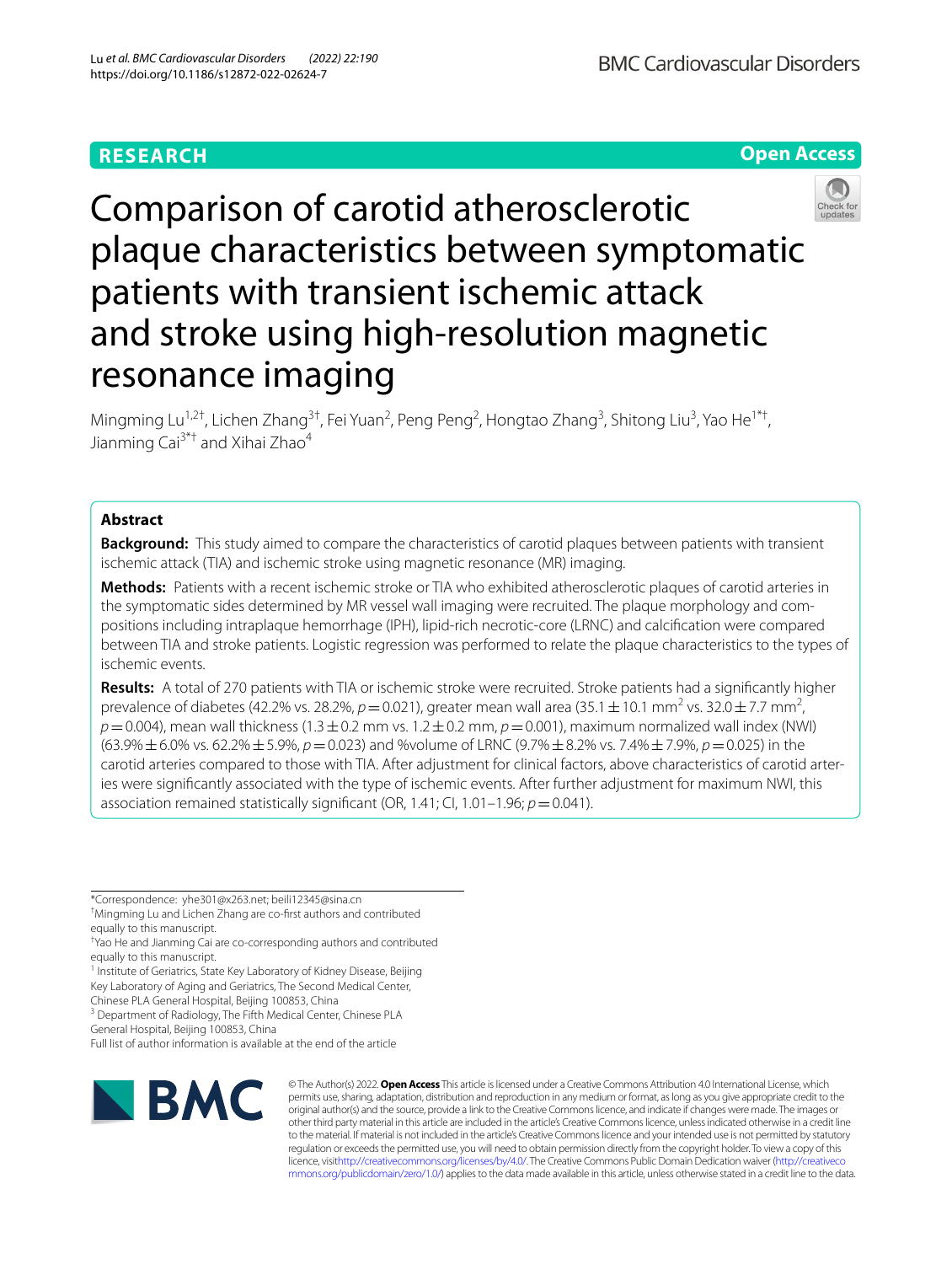**Conclusions:** Ischemic stroke patients had larger plaque burden and greater proportion of LRNC in carotid plaques compared to those with TIA. This study suggests that ischemic stroke patients had more vulnerable plaques compared to those with TIA.

**Keywords:** Carotid artery, Atherosclerosis, Stroke, Transient ischemic attack, Magnetic resonance imaging

## **Introduction**

Stroke has become the leading cause of death and disability in the Chinese population [\[1](#page-6-0)] and it has been well established that carotid atherosclerotic disease is one of most important risk factors of ischemic strokes, contributing to up to 20–30% of strokes or transient ischemic attack (TIA) [\[2,](#page-6-1) [3\]](#page-6-2). A previous study reported that patients with ischemic stroke had a higher risk of recurrent ischemic events compared to patients with TIA  $(11.5\% \text{ vs. } 5.2\%)$  [\[4](#page-7-0)]. However, the potential mechanisms for the diferent recurrent risk of ischemic events between carotid atherosclerotic patients with TIA and stroke remained unknown. Therefore, it is important to clarify the diferences in carotid plaque characteristics which may be related to the recurrence of cerebrovascular events between patients with TIA and stroke.

The differences in carotid plaque characteristics between symptomatic and asymptomatic patients have been fully studied [\[5](#page-7-1), [6](#page-7-2)], however, few studies have compared the diferences between plaque features from ischemic stroke and TIA patients. A previous study [\[7](#page-7-3)] showed that stroke patients had increased leaky plaque microvasculature compared to those with TIA, suggesting that microvasculature in plaques may play an important role in the occurrence of diferent ischemic events. In addition to microvasculature in plaques, more vulnerable plaque features including greater plaque burden, intraplaque hemorrhage (IPH), larger lipid-rich necroticcore (LRNC) and ruptured fbrous cap might be more closely associated with the severity of cerebrovascular ischemic events. However, it remains unclear whether the carotid plaque vulnerability varies between patients with TIA and ischemic stroke. Multi-contrast magnetic resonance imaging (MRI) has been proven to have excellent value in characterizing morphological and compositional features of carotid plaque in symptomatic patients  $[8, 9]$  $[8, 9]$  $[8, 9]$  $[8, 9]$  $[8, 9]$ . Thus, this study aimed to compare the characteristics of carotid plaques between patients with TIA and ischemic stroke using the multi-contrast MR vessel wall imaging.

## **Materials and methods**

#### **Study population**

Patients who sufered from cerebrovascular ischemic symptoms including recent stroke or TIA and exhibited atherosclerotic plaques of carotid arteries in the

symptomatic sides determined by MR vessel wall imaging were consecutively recruited in this study. Patients with the following conditions were excluded:1) no confrmed side of symptom; 2) presence of a possible cardiac embolic source such as atrial fbrillation; 3) symptomatic carotid artery with>70% of stenosis; and 4) a history of ischemic stroke in patients with recent TIA. Patients only with confrmed symptomatic side of TIA/stroke and exhibited ipsilateral carotid plaques were recruited to ensure the carotid atherosclerosis as the true culprit lesions of ischemic events as much as possible. TIA was defned as the rapidly developing signs of a neurological deficit or monocular loss of vision, lasting less than 24 h with no apparent cause other than that of vascular origin. Ischemic stroke was defned as the rapidly developing clinical signs of a neurological defcit, lasting more than 24 h with no apparent cause other than that of vascular origin and without evidences of an intracranial hemorrhage on  $CT/MR$  images [[7\]](#page-7-3). The clinical information of all patients, such as age, sex, body mass index (BMI), hypertension, diabetes, hyperlipidemia, smoking, antihypertension medication use, antiplatelet agent use and statin use, was collected and reviewed. The study protocol was performed in accordance with the Declaration of Helsinki and was approved by institutional review board of Chinese PLA General Hospital (No.20010006) and all subjects provided written informed consent form.

## **Carotid artery MR imaging**

All MR imaging was performed on a 3.0 T MR scanner (SignaHDx, GE Medical System, Milwaukee, WI, USA) with dedicated phase-arrayed carotid coils. Multi-contrast MR protocol including following parameters: threedimensional (3D) time-of-fight (TOF) MR angiography: repetition time (TR)/echo time (TE) 29 ms/4.9 ms, feld of view  $(FOV)14 \times 14$  cm<sup>2</sup>, matrix size 256 × 256, flip angle 20°, and 2 mm slice thickness; T1-weighted (T1W) quadruple inversion recovery (QIR): TR/TE 800 ms/10 ms,  $FOV14 \times 14$  cm<sup>2</sup>, matrix size  $256 \times 256$ , fip angle 90°, and 2 mm slice thickness; and T2-weighted (T2W) multi-slice double inversion recovery (DIR): TR/TE 4800 ms/50 ms,  $FOV14 \times 14$  cm<sup>2</sup>, matrix size  $256 \times 256$ , flip angle 90°, and 2 mm slice thickness. All MR imaging was centered to the bifurcation of the symptomatic side of the carotid artery with longitudinal coverage of 24 mm.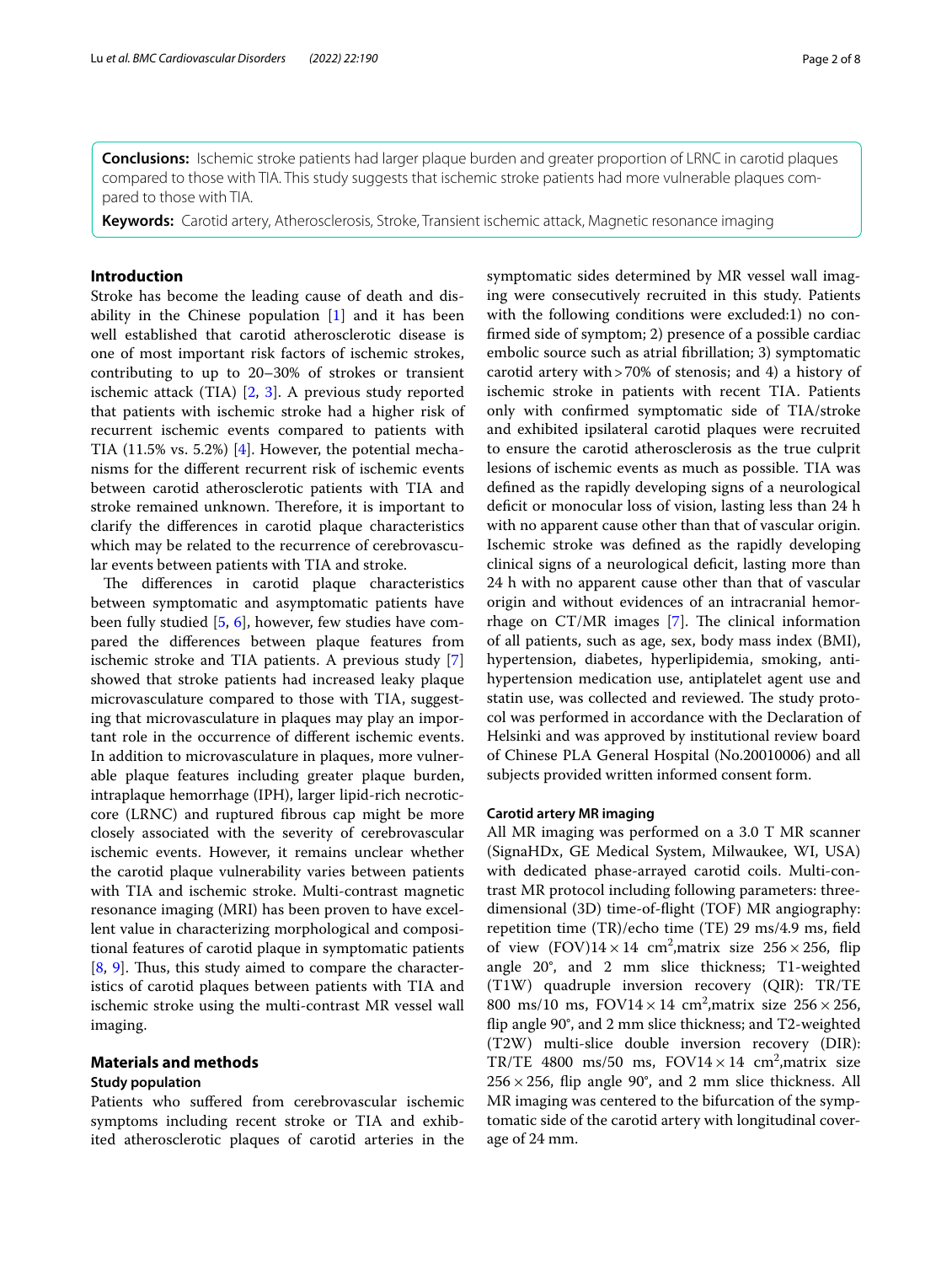## **MR image analysis**

Two radiologists with more than 3 years' experience in plaque imaging interpreting reviewed the MR vessel wall images of carotid arteries using custom-designed software CASCADE (University of Washington, Seattle, USA) [\[10](#page-7-6)] and were blinded to clinical information of all recruited patients. The quality of carotid MR images was graded as poor, marginal, good and excellent according to the overall signal-to-noise and images graded as poor were excluded from this study. The lumen and wall boundaries were traced manually and the lumen area, wall area, maximum wall thickness, and wall volume was measured and calculated. Measure of carotid plaque burden was expressed by the normalized wall index (NWI) which was defned as the wall area divided by the total wall area. The degree of luminal stenosis of carotid arteries was measured on the 3D TOF MR angiographic images by maximum intensity projection reconstruction according to the North American symptomatic carotid endarterectomy trials criteria  $[11]$  $[11]$ . The presence or absence of plaque compositions, such as lipid-rich necrotic core, intraplaque hemorrhage and calcifcation was identifed and the volume of each plaque component as a percentage of the wall volume was measured and calculated according to published criteria  $[12, 13]$  $[12, 13]$  $[12, 13]$  $[12, 13]$  $[12, 13]$ . The wall volume was calculated by 2 mm  $\times$  wall areas of slice with plaque.

## **Reproducibility**

Twenty patients were randomly selected from the study sample for testing the inter-observer and intra-observer agreement in measuring morphology and compositions of carotid plaque. All the patients were used for testing the inter-observer and intra-observer agreement in identifying the presence of carotid plaque compositions.

## **Statistical analysis**

Continuous variables were summarized as mean $\pm$ standard deviation (SD) and categorical variables were presented as percentage. The clinical characteristics and carotid plaque measurements were compared between patients with TIA and stroke using independent Student *t*-test, Mann–Whitney U test or chi-square test. Univariate and multi-variable logistic regression models were used to estimate the odds ratio (OR) and corresponding 95% confdence interval (CI) of carotid plaque features in discriminating the type of ischemic events. Twosided  $p < 0.05$  was considered statistically significant. All the statistical analyses were performed using SPSS 22.0 (IBM, Chicago, IL).

## **Results**

A total of 379 symptomatic patients with TIA or ischemic stroke were recruited. Of the recruited 379 patients, 109 patients were excluded due to the following reasons: 1) poor image quality (12 patients); 2) no confrmed side of ischemic symptoms (81 patients); 3) insufficient longitudinal coverage (16 patients). Of the remaining eligible 270 patients, 142 patients (mean age:  $64.3 \pm 10.4$  years old; males: 66.9%) diagnosed with TIA and 128 patients with ischemic stroke (mean age:  $66.1 \pm 9.2$  years old; males:75%) were fnally included for statistical analysis.

## **Clinical characteristics**

Among the 270 included symptomatic patients, the prevalence of the patients with hypertension, hyperlipidemia, diabetes was 79.6%, 58.1%, and 34.8%, respectively. Additionally, 140 (51.9%) patients had a history of smoking, 185 (68.5%) had anti-hypertension medication use, 166 (61.5%) had antiplatelet agent use and 115 (42.6%) had statin use. Stroke patients had signifcantly higher prevalence of diabetes (42.2% vs. 28.2%, *p*=0.021) compared to those with TIA. No statistically signifcant diference was found in other clinical features between these two groups  $(p > 0.005)$ . The comparison of clinical characteristics between patients with TIA and stroke is summarized in Table [1.](#page-2-0)

<span id="page-2-0"></span>**Table 1** Clinical characteristics of patients with TIA and stroke

|                                  | Mean $\pm$ SD or n (%)     | p                                      |       |  |
|----------------------------------|----------------------------|----------------------------------------|-------|--|
|                                  | TIA patients ( $n = 142$ ) | <b>Stroke</b><br>patients<br>$(n=128)$ |       |  |
| Sex, male                        | 95 (66.9)                  | 96 (75)                                | 0.180 |  |
| Age, y                           | $64.3 + 10.4$              | $66.1 + 9.2$                           | 0.517 |  |
| BMI kg/ $m2$                     | $23.9 \pm 2.9$             | $24.5 \pm 3.3$                         | 0.083 |  |
| Hypertension                     | 109 (76.8)                 | 106 (82.8)                             | 0.230 |  |
| Hyperlipidemia                   | 80 (56.3)                  | 77 (60.1)                              | 0.539 |  |
| <b>Diabetes</b>                  | 40 (28.2)                  | 54 (42.2)                              | 0.021 |  |
| Low density protein,<br>mmol/l   | $3.0 \pm 0.9$              | $2.9 \pm 0.9$                          | 0.200 |  |
| High density protein,<br>mmol/l  | $1.1 \pm 0.2$              | $1.1 \pm 0.3$                          | 0.456 |  |
| Total density protein,<br>mmol/l | $1.8 \pm 0.9$              | $1.8 \pm 1.1$                          | 0.609 |  |
| Triglyceride, mmol/L             | $4.7 \pm 1.0$              | $4.7 \pm 1.1$                          | 0.964 |  |
| Statin use                       | 57 (40.1)                  | 58 (45.3)                              | 0.460 |  |
| Antihypertension<br>medication   | 94 (66.2)                  | 91 (71.1)                              | 0.432 |  |
| Antiplatelet agent               | 81 (57.0)                  | 85 (66.4)                              | 0.133 |  |
| Smoking                          | 68 (47.9)                  | 72 (56.2)                              | 0.181 |  |

SD: standard deviation, BMI: body mass index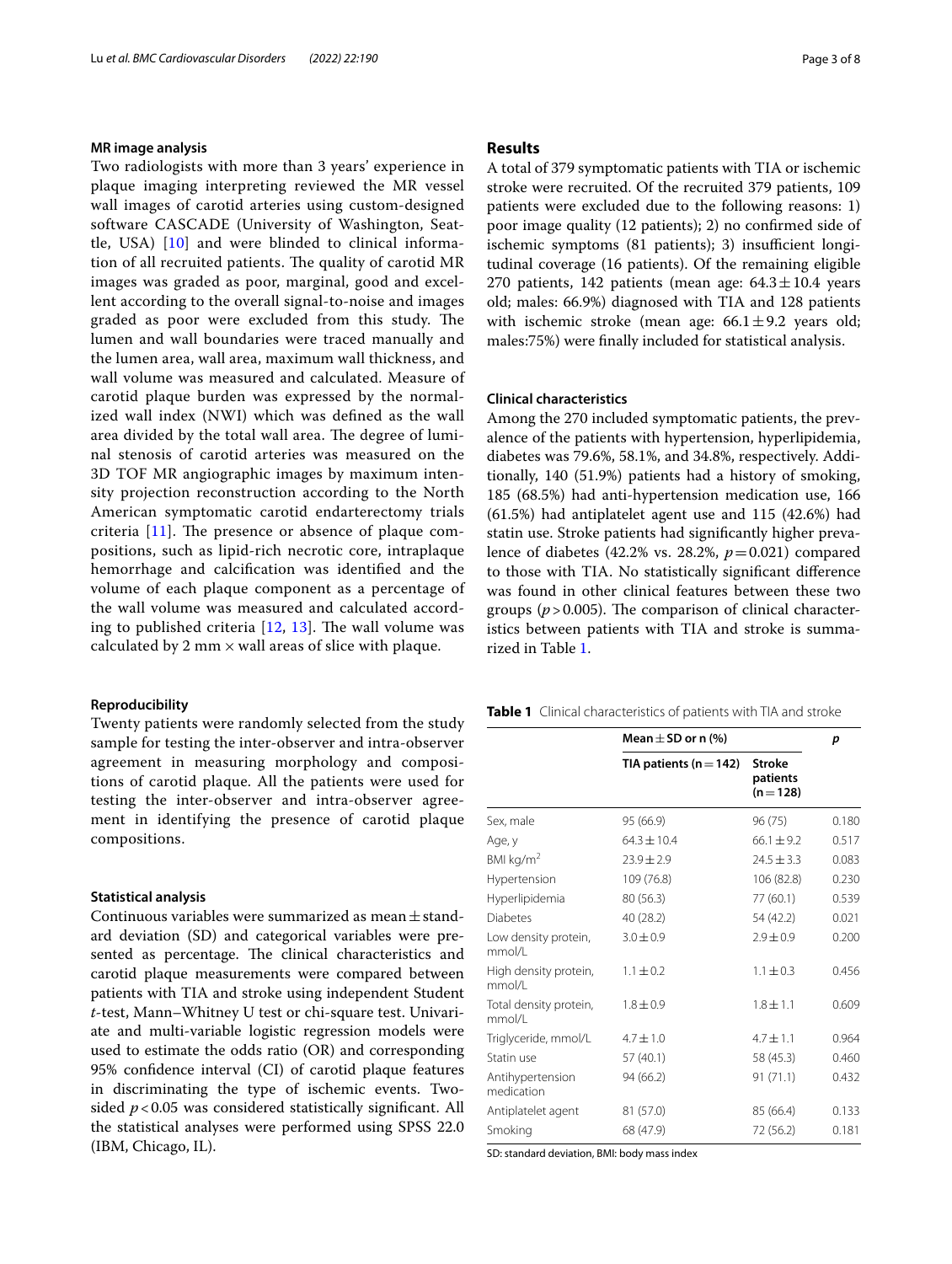## **Carotid plaque morphology**

Compared with TIA patients, those with stroke had significantly greater mean wall area  $(35.1 \pm 10.1 \text{ mm}^2)$ vs.  $32.0 \pm 7.7$ mm<sup>2</sup>,  $p=0.004$ ), mean wall thickness  $(1.3 \pm 0.2 \text{ mm} \text{ vs. } 1.2 \pm 0.2 \text{ mm}, p=0.001)$ , and maximum NWI (63.9±6.0% vs. 62.2±5.9%, *p*=0.023) in the carotid arteries (Table [2](#page-3-0), Fig. [1](#page-3-1)). Univariate analysis showed that the mean wall area (OR, 1.04; CI, 1.01–1.07;

*p*=0.005), mean wall thickness (OR, 6.53; CI, 2.07–20.57; *p*=0.001), and maximum NWI (OR, 1.61; CI, 1.06–2.44;  $p=0.024$ ) of the carotid artery were significantly associated with the types of ischemic events. Multivariate analysis showed that the association of carotid mean wall area (OR, 1.04; CI, 1.01-1.07;  $p = 0.018$ ), mean wall thickness (OR, 5.52; CI, 1.65–18.45; *p*=0.006), maximum NWI (OR, 1.56; CI, 1.02–2.38; *p*=0.038) and the

<span id="page-3-0"></span>**Table 2** Comparison of carotid plaque characteristics between patients with TIA and stroke

|                                  | Mean $\pm$ SD or n (%) |                               | p     |  |
|----------------------------------|------------------------|-------------------------------|-------|--|
|                                  | TIA patients $(n=142)$ | Stroke patients ( $n = 128$ ) |       |  |
| Plaque morphology                |                        |                               |       |  |
| Mean lumen area, mm <sup>2</sup> | $39.1 \pm 10.8$        | $34.2 \pm 10.8$               | 0.263 |  |
| Mean wall area, $mm2$            | $32.0 \pm 7.7$         | $35.1 \pm 10.1$               | 0.004 |  |
| Mean wall thickness, mm          | $1.2 \pm 0.2$          | $1.3 \pm 0.2$                 | 0.001 |  |
| Stenosis, %                      | $43.9 \pm 9.4$         | $46.5 \pm 12.4$               | 0.057 |  |
| Wall volume, mm <sup>3</sup>     | $991.3 \pm 260.9$      | $1051.1 \pm 324.3$            | 0.095 |  |
| Maximum NWI, %                   | $62.2 \pm 5.9$         | $63.9 \pm 6.0$                | 0.023 |  |
| Presence of plaque components    |                        |                               |       |  |
| Calcification                    | 94 (66.2)              | 90(71.4)                      | 0.514 |  |
| Lipid-rich necrotic core         | 126 (88.7)             | 119 (93.0)                    | 0.294 |  |
| Intraplaque hemorrhage           | 28 (19.7)              | 35(27.3)                      | 0.152 |  |
| % Volume of plaque components    |                        |                               |       |  |
| Calcification, %                 | $2.1\% \pm 2.9\%$      | $2.4\% \pm 3.1\%$             | 0.345 |  |
| Lipid-rich necrotic core, %      | 7.4%±7.9%              | $9.7\% \pm 8.2\%$             | 0.025 |  |
| Intraplaque hemorrhage, %        | $0.8\% \pm 2.7\%$      | $1.1\% \pm 2.8\%$             | 0.444 |  |

SD: standard deviation, NWI: normalized wall index



<span id="page-3-1"></span>area; TVA, total vessel area; NWI, normalized wall index; CA, calcifcation; LRNC, lipid-rich necrotic core; IPH, intraplaque hemorrhage; %CA volume, % calcifcation volume; %LRNC volume, % lipid-rich necrotic core volume; %IPH volume, % intraplaque hemorrhage volume. P values were shown in the picture only if those were less than 0.05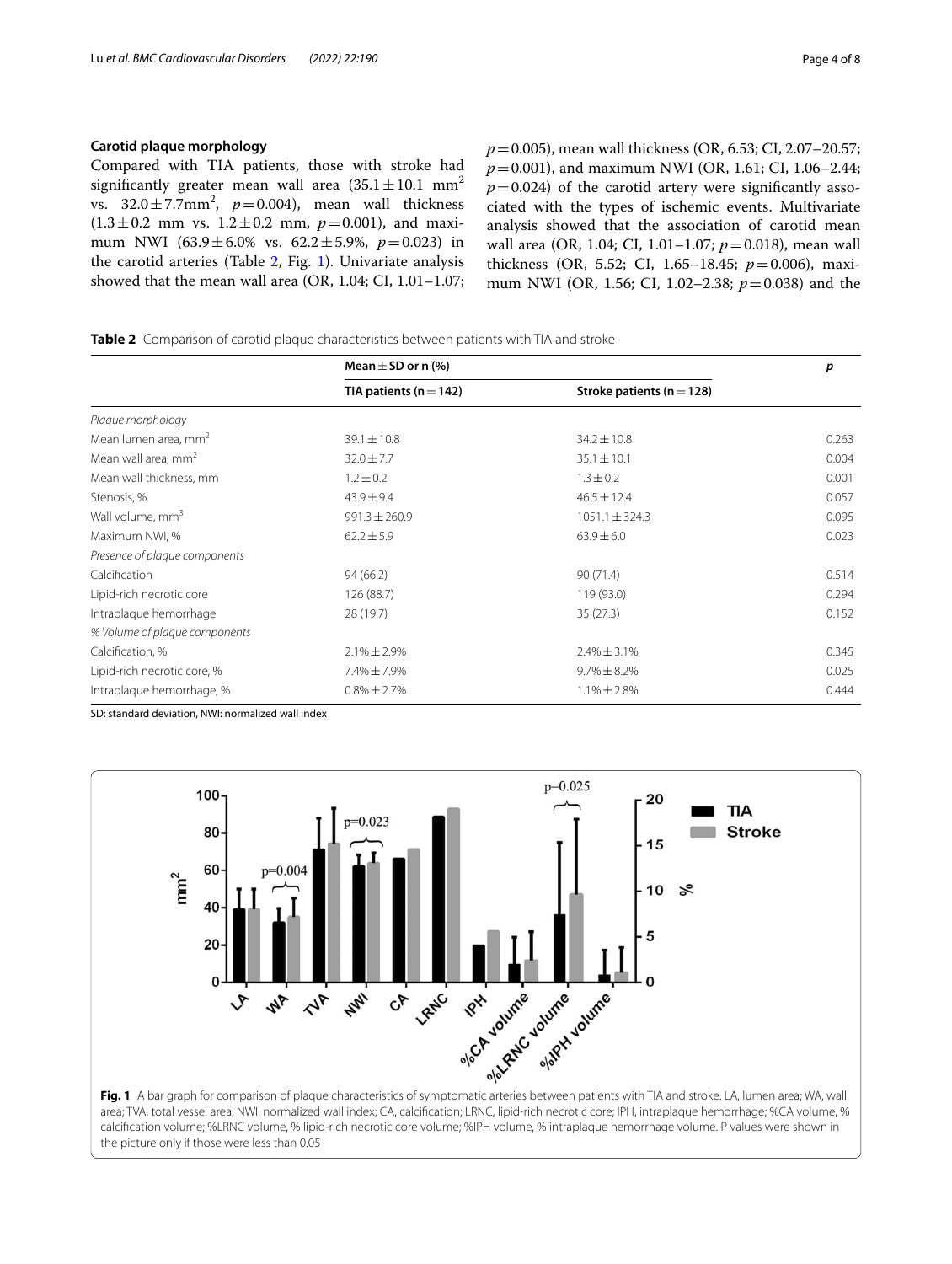types of ischemic events remained statistically signifcant after adjusting for age, sex, BMI, and diabetes (Table [3\)](#page-4-0).

#### **Carotid plaque components**

Patients with stroke had greater %volume of LRNC in the carotid plaque compared with those with TIA  $(9.7 \pm 8.2\%)$ vs. 7.4 $\pm$ 7.9%,  $p = 0.025$  $p = 0.025$  $p = 0.025$ ) (Fig. 2). However, there were no signifcant diferences in other plaque components including IPH and calcifcation between these two groups ( $p > 0.05$ ). Logistic regression analysis showed that %volume of LRNC was signifcantly associated with the types of ischemic events before (OR, 1.52; CI, 1.11–2.07; *p*=0.007) and after (OR, 1.51; CI, 1.10–2.07; *p*=0.011) adjusting for clinical features including age, sex, BMI and diabetes (Table [3](#page-4-0)). After further adjusting for maximum NWI, the association of %volume of LRNC and stroke subtype still remained statistically signifcant (OR, 1.41; CI,  $1.01-1.96; p=0.041$ .

## **Reproducibility**

We found the intraclass correlation coefficient (ICC) for measuring morphology and compositions of carotid plaques was ranging from 0.81 to 0.91 for intra-observer agreement. For the intra-observer agreement, the Kappa value for identifcation of the presence of calcifcation, LRNC, and IPH was 0.91, 0.84, and 0.87, respectively.

For inter-observer agreement in measuring morphology and compositions of carotid plaques, the ICC was

ranging from 0.80 to 0.89. For the inter-observer agreement in the presence of calcifcation, LRNC, and IPH, the Kappa value was 0.85, 0.83, and 0.86, respectively.

## **Discussion**

This study investigated the differences in the carotid plaque characteristics between patients with TIA and ischemic stroke using multi-contrast vessel wall MR. We found that stroke patients were more likely to have diabetes than patients with TIA. For the carotid plaque characteristics, stroke patients had signifcantly greater mean wall area, mean wall thickness, maximum NWI and %volume of LRNC in the carotid arteries compared with those with TIA before and after adjusting for age, sex, BMI and diabetes. After adjustment for maximum NWI, the association of %volume of LRNC and the type of ischemic events still remained statistically signifcant. Our results suggest that carotid plaques in stroke patients may be more vulnerable than those in TIA patients due to larger LRNC regardless of plaque burden.

In this study, our results showed that ischemic stroke patients had a signifcantly higher prevalence of diabetes compared with TIA patients, which is supported by previous studies. Sun et al. reported that patients with type 2 diabetes had more concomitant large perforating artery infarct and larger acute cerebral infarct size compared with those with no diabetes [\[14\]](#page-7-10). In addition, another study by Thiruvoipati et al. also showed that diabetes was

<span id="page-4-0"></span>**Table 3** Association between carotid plaque characteristics and the type of ischemic events

|                              | Stroke subtype of ischemic events, |       |                                   |       |                          |       |  |  |
|------------------------------|------------------------------------|-------|-----------------------------------|-------|--------------------------|-------|--|--|
|                              | Univariate model                   |       | Multivariate model 1 <sub>b</sub> |       | Multivariate model 2.    |       |  |  |
|                              | OR (95%CI)                         | p     | OR (95%CI)                        | p     | OR (95%CI)               | p     |  |  |
| Morphology of carotid plaque |                                    |       |                                   |       |                          |       |  |  |
| Mean lumen area              | $0.99(0.98 - 1.03)$                | 0.265 | $0.98(0.97 - 1.02)$               | 0.201 |                          |       |  |  |
| Mean wall area               | $1.04(1.01 - 1.07)$                | 0.005 | $1.04(1.01 - 1.07)$               | 0.018 | $\overline{\phantom{a}}$ |       |  |  |
| Mean WT                      | $6.53(2.07 - 20.57)$               | 0.001 | $5.52(1.65 - 18.45)$              | 0.006 | $\overline{\phantom{a}}$ |       |  |  |
| <b>Stenosis</b>              | $1.02(0.99 - 1.04)$                | 0.058 | $1.02(0.99 - 1.04)$               | 0.059 | $\overline{\phantom{a}}$ |       |  |  |
| Wall volume                  | $1.00(1.00 - 1.00)$                | 0.097 | $1.00(1.00 - 1.00)$               | 0.252 | $\overline{\phantom{a}}$ |       |  |  |
| Maximum NWI                  | $1.61(1.06 - 2.44)$                | 0.024 | $1.56(1.02 - 2.38)$               | 0.038 | ٠                        |       |  |  |
| Components of carotid plaque |                                    |       |                                   |       |                          |       |  |  |
| Presence of LNRC             | $1.68(0.72 - 3.95)$                | 0.234 | $1.61(0.67 - 3.86)$               | 0.287 | $1.47(0.61 - 3.57)$      | 0.389 |  |  |
| Presence of IPH              | $1.53(0.87 - 2.70)$                | 0.140 | $1.43(0.79 - 2.59)$               | 0.239 | $1.22(0.66 - 2.27)$      | 0.519 |  |  |
| Presence of Ca               | $1.21(0.72 - 2.02)$                | 0.469 | $1.08(0.62 - 1.87)$               | 0.792 | $1.02(0.58 - 1.78)$      | 0.944 |  |  |
| %Volume of LNRC,             | $1.52(1.11 - 2.07)$                | 0.007 | $1.51(1.10 - 2.07)$               | 0.011 | $1.41(1.01 - 1.96)$      | 0.041 |  |  |
| %Volume of IPH,              | 1.41 (0.59-3.39)                   | 0.444 | $1.19(0.48 - 2.97)$               | 0.711 | $0.97(0.38 - 2.47)$      | 0.952 |  |  |
| %Volume of CA <sub>d</sub>   | $1.47(0.66 - 3.29)$                | 0.345 | $1.31(0.56 - 3.06)$               | 0.540 | $1.00(0.41 - 2.46)$      | 0.994 |  |  |

<sup>a</sup> TIA and ischemic stroke were respectively coded as 0 and 1 in the logistic regression analysis

<sup>b</sup> Model 1 was adjusting for age, sex, BMI, and diabetes mellitus

<sup>c</sup> Model 2 contains model 1 with further adjustment for maximum NWI

<sup>d</sup> Increment of 10%; OR: odds ratio; WT: wall thickness; NWI: normalized wall index; LRNC: lipid-rich necrotic-core; IPH: intraplaque hemorrhage; CA: calcification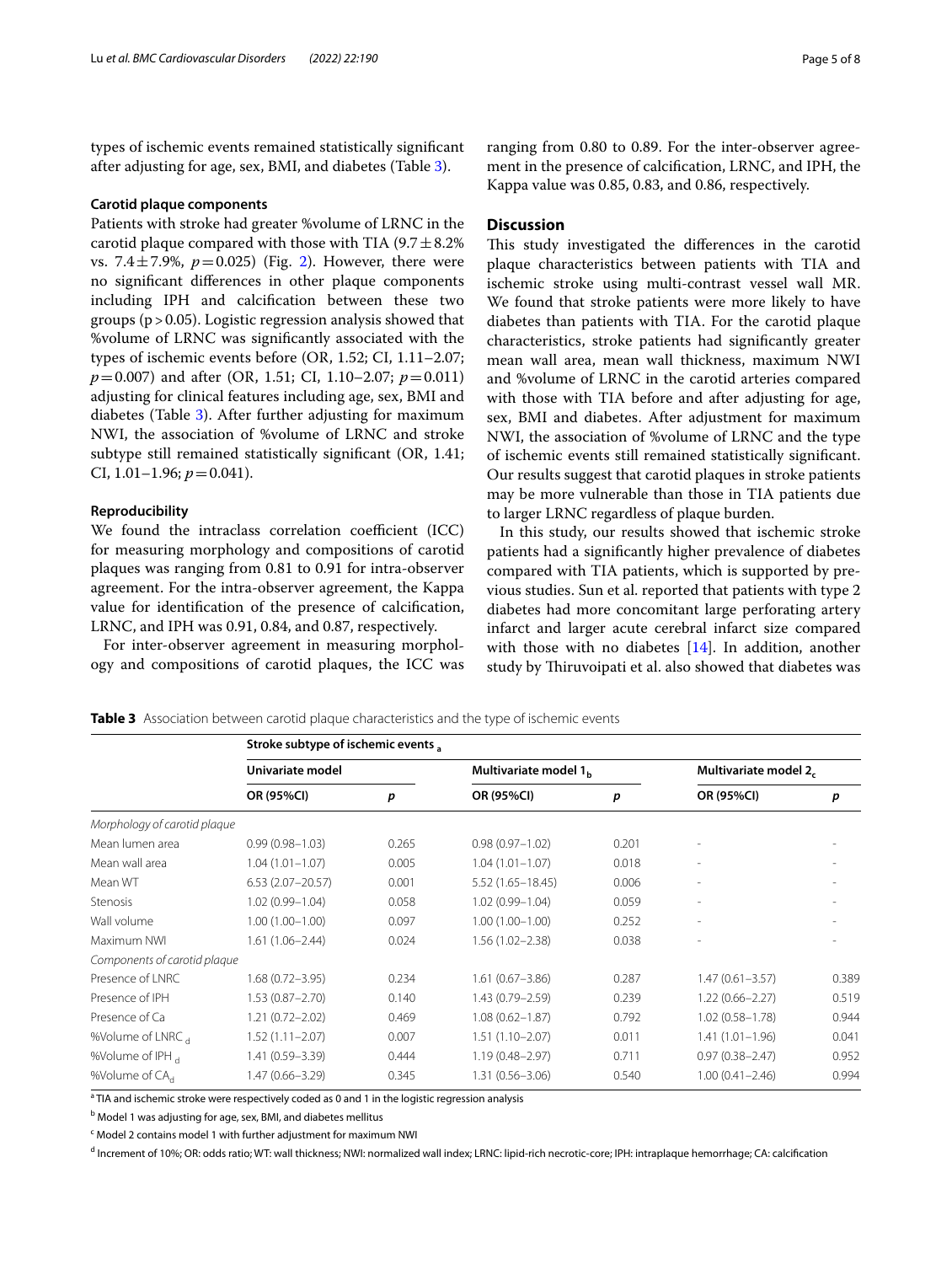

<span id="page-5-0"></span>the bottom row shows carotid plaques with greater proportion of lipid-rich necrotic-core (iso-intense on T1WI and hypointense on T2WI after fat-saturation) compared with those from the top row.\*: indicates lumen of internal carotid artery

associated with greater severity of cardiovascular disease and worse clinical outcomes compared to nondiabetics [[15\]](#page-7-11). Diabetes may promote inflammation infiltration and larger LRNC formation in carotid plaques, leading to plaque rupture and larger emboli formation [\[16\]](#page-7-12), which will be more likely to result in a subsequent ischemic stroke rather than a TIA.

We found that ischemic stroke patients had signifcantly greater maximum NWI compared with those with TIA. Additionally, no signifcant relationship but a tendency was found between degree of stenosis and the type of event in the present study. A histological study [[17\]](#page-7-13) showed that stenosis of ipsilateral carotid plaques from stroke patients were more severe compared to those with TIA. The investigators thought that ischemic stroke might be caused by intracranial vascular embolism due to the rupture of moderately or severer stenotic plaque compared with TIA or asymptomatic patients. In addition, patients with high-grade stenosis are more susceptible to cerebral ischemia than those with normal cerebral perfusion and more likely to experience a stroke [[18\]](#page-7-14).

In the present study, we found that carotid plaques in stroke patients had a larger proportion of LRNC compared with those in TIA patients. The different size of LRNC between carotid plaques in patients with TIA and stroke might be associated with diferences in leaky microvasculature and active infammation in plaques. van Hoof et al. [\[7](#page-7-3)] compared the diferences in microvasculature of carotid plaques between patients with recent stroke and TIA and found a positive association of leaky plaque microvasculature with recent stroke compared to TIA. In addition, another histological study performed by Spagnoli [\[17\]](#page-7-13) showed that carotid plaques in patients with ipsilateral ischemic stroke had higher infammation infltrate compared with patients with TIA (74.0% vs. 35.2%,  $p < 0.001$ ). Therefore, in patients with ischemic stroke, the increasing microvasculature and infammation infltrate in carotid plaques might promote the necrotic core formation and increase the size of LRNC compared to those with TIA.

Previous studies have demonstrated that a large LRNC was a major feature of vulnerable atherosclerotic plaques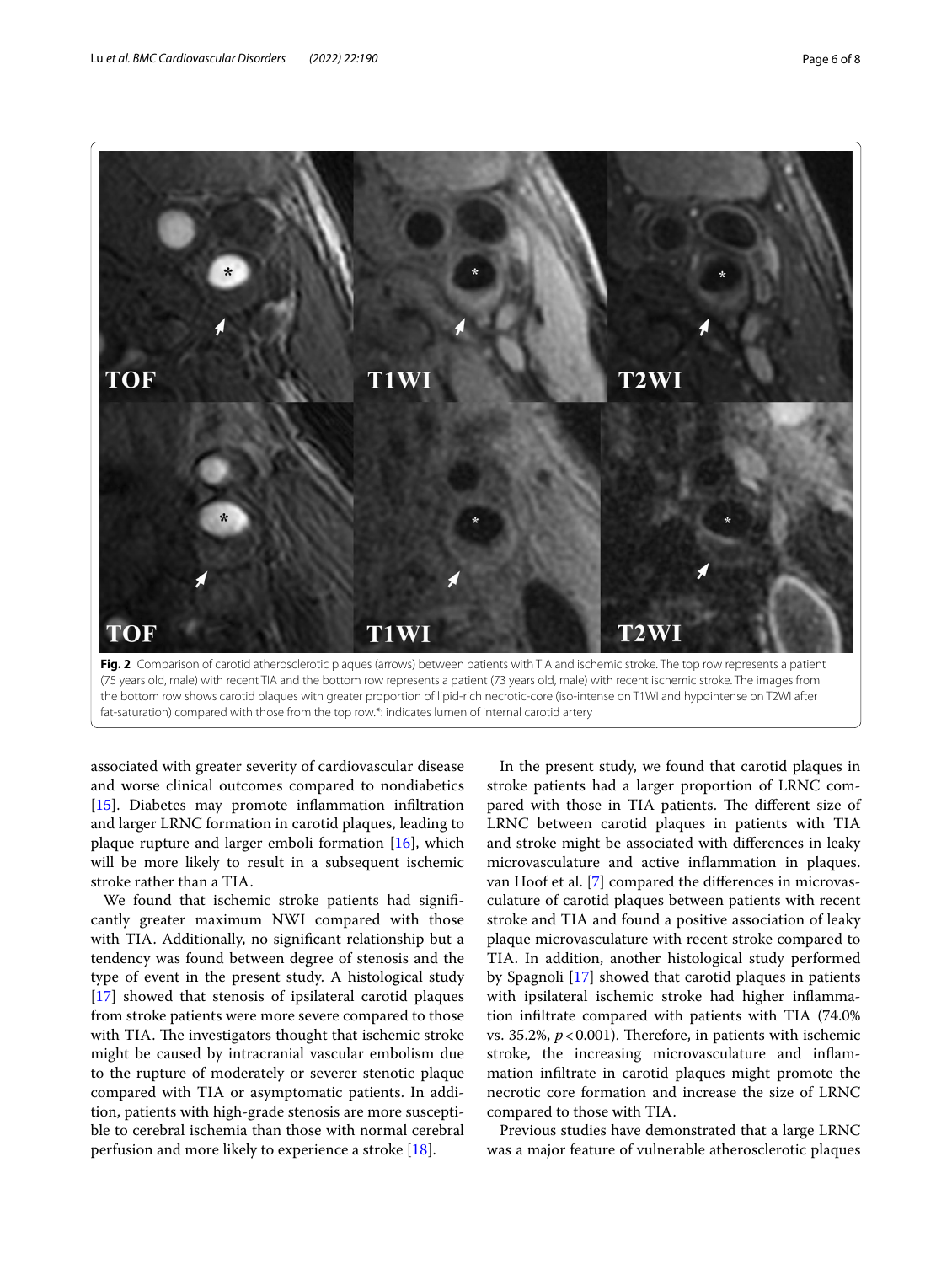$[19, 20]$  $[19, 20]$  $[19, 20]$  $[19, 20]$ . The rupture of carotid plaques with larger LRNC in stroke patients might produce showers of larger emboli and resulting in cerebral infarcts. In contrast, patients with TIA were sufered with smaller emboli and lodged in small branch of cerebral arteries [[21\]](#page-7-17). Accordingly, our fndings suggest that TIA may be more likely to be due to embolization of platelet aggregates, whereas stroke may be more likely to be due to embolization of atheromatous debris from ruptured plaques. Additionally, our results also indicate that carotid atherosclerotic plaques in ischemic stroke patients are more vulnerable compared with those with TIA, which might explain the question that why ischemic stroke patients had a higher risk of recurrent ischemic events than those with TIA. Furthermore, the present study can provide a direction to further investigate that the quantitative measurement of LRNC in carotid plaques might be used as an important marker of the severity of subsequent cerebrovascular events.

The present study has several limitations. Firstly, the sample size of the present study was small and further studies with large sample size are warranted. Secondly, there are many potential causes of ischemic stroke, such as cardiogenic embolus, intracranial atherosclerosis, carotid atherosclerosis, etc. Although many eforts were made in the present study to reduce the possibility that the ischemic stroke was from other sources except carotid atherosclerosis, it is still difficult to completely confrm the mechanism of ischemic event without the pathological confirmation  $[22]$  $[22]$ . Thirdly, the qualitative measurements of carotid plaque burden and compositions could be infuenced by the partial volume efects induced by the two-dimensional MR imaging techniques in the current study, especially for the volume measurements of carotid plaques. Three-dimensional (3D) MR vessel wall imaging techniques which have been recently developed could minimize the partial volume efects and be used to make more accurate comparison of carotid plaque measurements [[23](#page-7-19), [24\]](#page-7-20).

## **Conclusions**

Ischemic stroke patients had larger plaque burden and greater proportion of LRNC in symptomatic carotid plaques compared to those with TIA. This study suggests that ischemic stroke patients had more vulnerable plaques, which could provide additional perspective to clarity the mechanism of higher recurrence of ischemic events in stroke patients compared to those with TIA.

#### **Abbreviations**

TIA: Transient ischemic attack; MRI: Magnetic resonance imaging; IPH: Intraplaque hemorrhage; LRNC: Lipid-rich necrotic core; NWI: Normalized wall

index; CEA: Carotid endarterectomy; TOF: Time-of-fight; BMI: Body mass index; CA: Calcifcation.

## **Acknowledgements**

None.

#### **Author contributions**

J. C., X. Z., and Y. H. contributed to the study conception and design., H. Z. S. L., and P. P. collected the data and perform the analysis. F. Y. provided technology support for the image analysis. The frst draft of the manuscript was written by M. L. and L. Z.. All authors read and approved the fnal manuscript.

#### **Funding**

This study was supported by the grants of National Natural Science Foundation of China (82001774), Beijing Natural Science Foundation (7212100), Tianjin Science and Technology Project (TJWJ2021MS043), and Beijing Science and Technology Project (Z161100000516194). The funding body did not participate in the design of the study, collection, analysis, and interpretation of data or in writing the manuscript.

#### **Availability of data and materials**

The datasets used and/or analyzed during the current study are available from the corresponding author on reasonable request.

#### **Declarations**

#### **Competing interests**

The authors declare no competing interests.

#### **Ethics approval and consent to participate:**

The study protocol was performed in accordance with the Declaration of Helsinki and was approved by institutional review board of Chinese PLA General Hospital (No.20010006) and all subjects provided written informed consent form.

#### **Consent for publication:**

Not applicable.

#### **Competing interests:**

None.

#### **Author details**

<sup>1</sup> Institute of Geriatrics, State Key Laboratory of Kidney Disease, Beijing Key Laboratory of Aging and Geriatrics, The Second Medical Center, Chinese PLA General Hospital, Beijing 100853, China. <sup>2</sup> Department of Radiology, Pingjin Hospital, Characteristic Medical Center of Chinese People's Armed Police Force, Tianjin, China. <sup>3</sup> Department of Radiology, The Fifth Medical Center, Chinese PLA General Hospital, Beijing 100853, China. <sup>4</sup>Center for Biomedical Imaging Research, Department of Biomedical Engineering, Tsinghua University School of Medicine, Beijing, China.

## Received: 17 November 2021 Accepted: 7 April 2022 Published online: 21 April 2022

#### **References**

- <span id="page-6-0"></span>1. Liu L, Wang D, Wong KS, Wang Y. Stroke and stroke care in China: huge burden, signifcant workload, and a national priority. Stroke. 2011;42:3651–4.
- <span id="page-6-1"></span>2. Tan AP, Taneja M, Seah BH, Leong HN, Venketasubramanian N. Acute free-foating carotid artery thrombus causing stroke in a young patient: unique etiology and management using endovascular approach. J Stroke Cerebrovasc Dis. 2014;23:e437–9.
- <span id="page-6-2"></span>3. Rothwell PM, Eliasziw M, Gutnikov SA, Warlow CP, Barnett HJ. Carotid endarterectomy trialists collaboration, endarterectomy for symptomatic carotid stenosis in relation to clinical subgroups and timing of surgery. Lancet. 2004;363:915–24.